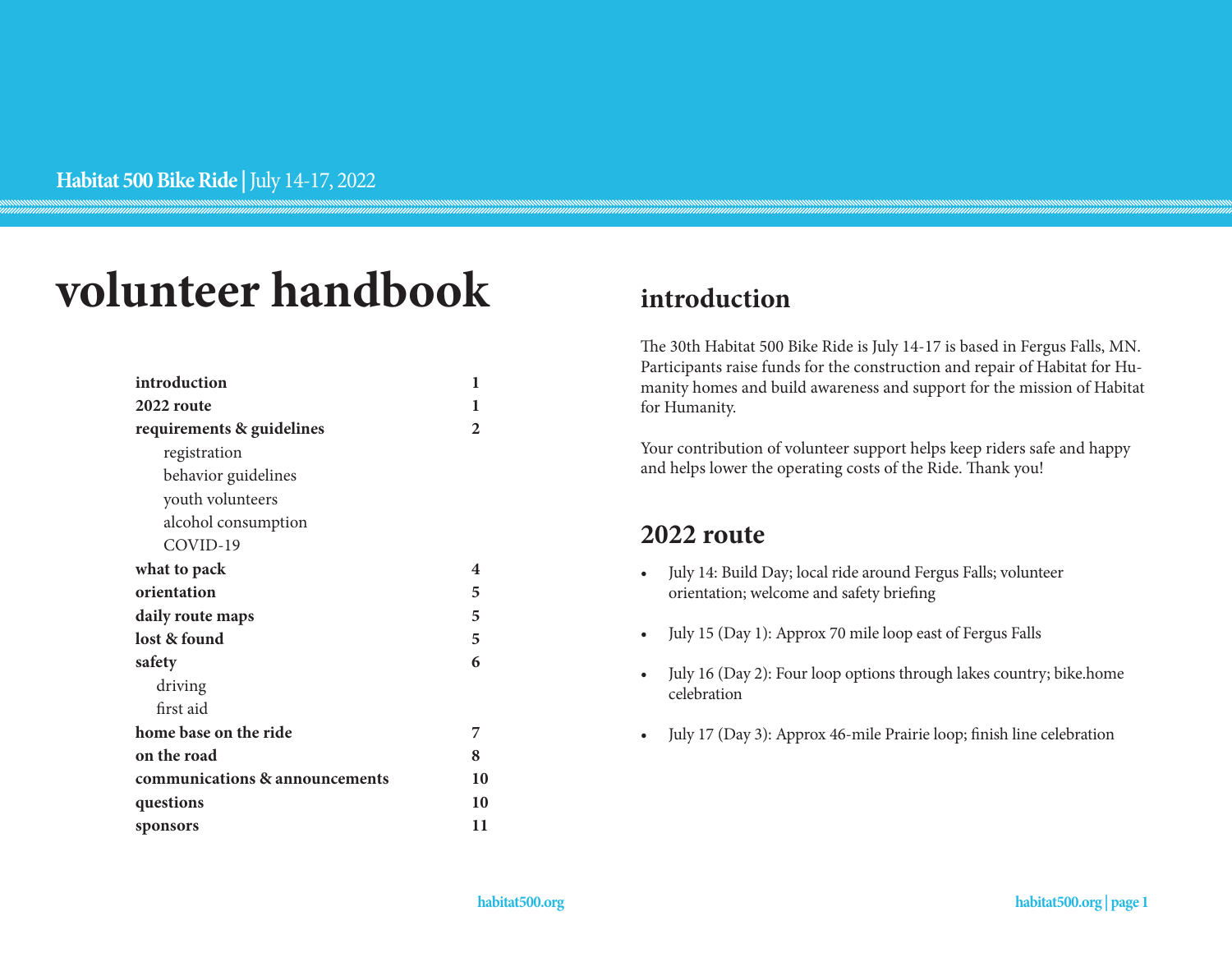# **requirements & guidelines**

#### registration:

Please complete the volunteer registration form **as soon as possible, but no later than June 30.** Registration is online [\(https://p2p.onecause.com/](https://p2p.onecause.com/habitat500/event/volunteer-registration) [habitat500/event/volunteer-registration\)](https://p2p.onecause.com/habitat500/event/volunteer-registration) and includes waivers. Medical information will be collected separately, also online.

### behavior guidelines:

The Habitat 500 brings together a large community of people who will spend time in several towns as the ride progresses. We want the people with whom we visit to be impressed with the quality of participants of this ride. Poor behavior reflects badly upon Habitat for Humanity. The overnight town, rest stop locations, and the host affiliate will have invested time and energy into preparing for our stay. Please express your appreciation to them for their efforts!

Overnight/Lodging Etiquette

- Camp only where directed.
- Respect the property of others do not damage lawns, fences, etc.
- Pick up after yourself don't litter.
- Quiet time 9:30PM until 5:30AM. Most cyclists & volunteers want to have a peaceful night's sleep. Be aware that some participants will turn in earlier than 9:30PM.
- Use only designated shower and bathroom facilities. Plan ahead for use of showers and toilets. Facilities may be limited.

### youth volunteer guidelines:

Volunteers under the age of 18 must be accompanied by an adult. Each youth volunteer must carry with them at all times a signed medical release form giving the accompanying adult permission to authorize medical treatment. Emergency medical treatment for an injured youth volunteer will be delayed if the medical release form is not available.

#### alcohol consumption:

Consumption of alcoholic beverages during ride hours is not permitted. Overnight lodging is at a local school. Minnesota state law prohibits alcohol and tobacco products on school property.

The overnight school is allowing us to use their facilities at very low cost - saving us thousands per night. Please be respectful of the law and school rules and do not bring any alcohol or tobacco products on school grounds.

### COVID-19 Requirements

Our Ride will comply with all local and CDC guidelines. Our COVID plans require **vaccination requiremsents for all participants staying overnight on site** (indoors or outdoors) (unless medically or religiously exempt) and may include masking indoors, extra hand sanitizing, testing, and social distancing. We plan to gather in person in July, but it is possible that the in-person event will have to be altered or canceled.

Because of the changing nature of the pandemic, our Safety Team and leadership will continue to reevaluate our requirements leading up to July and keep participants informed.

The Habitat 500 has always highly valued and prioritized safety. Please know that we will do our best to keep that high standard in 2022.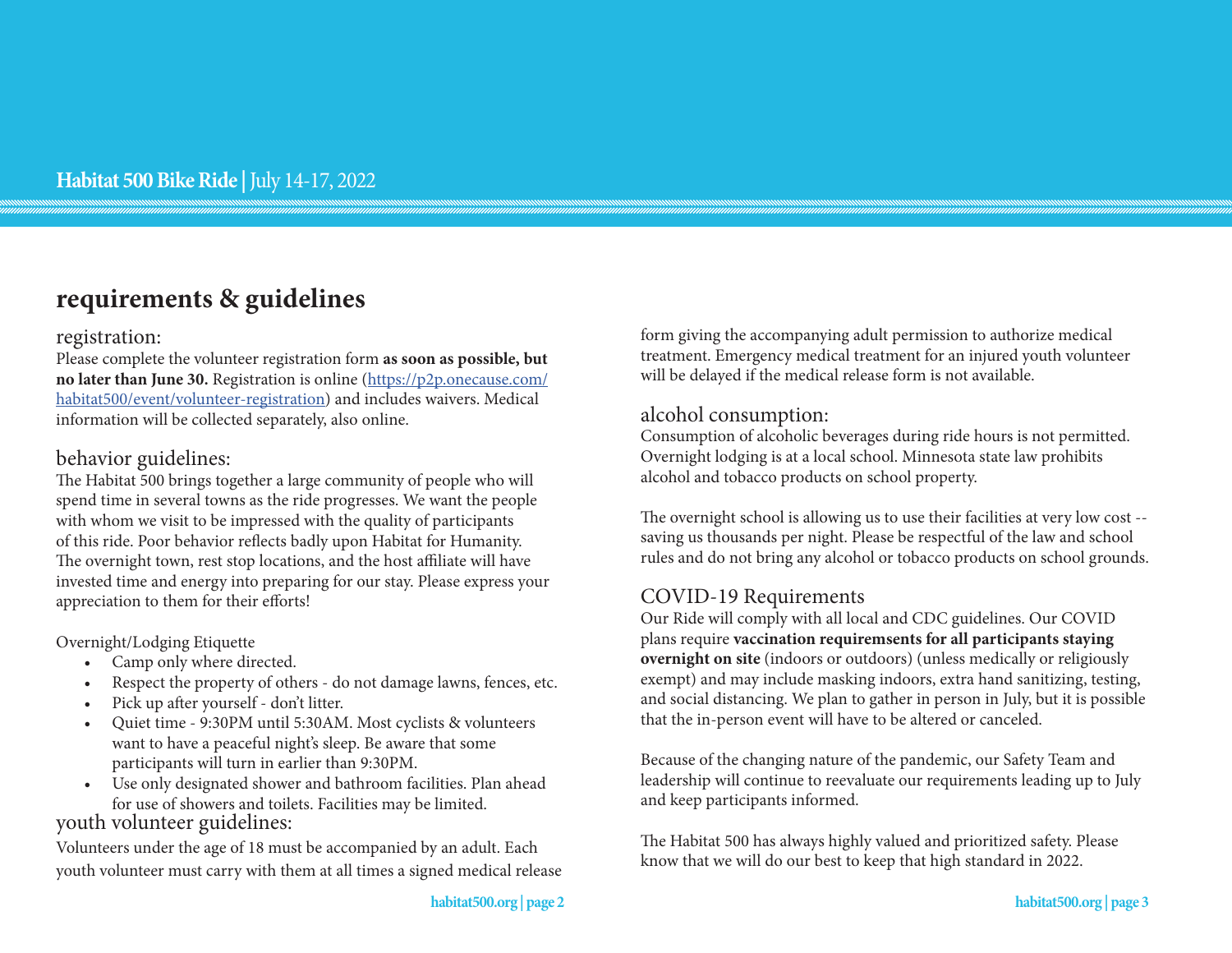# **what to pack**

#### clothing:

It is recommended that volunteers wear comfortable clothing throughout the week. Bring a variety of clothing for the week including, but not limited to, rain gear, hat, and warm clothes.

camping supplies:

- Tent, stakes, poles as required (only if sleeping outside)
- Ground cloth and pad
- Sleeping bag, blankets, pillow
- Rope and flashlight

### toiletries

- Towel and washcloth
- Personal toiletry articles such as soap, toothbrush, toothpaste, razor, shampoo, etc.
- Sunscreen and lip balm, insect repellent, first aid cream and bandaids
- Aspirin and/or needed medications

#### miscellaneous

- Cell phone
- Wallet, ID, cash, credit cards, checkbook\*
- Water bottle
- Earplugs, eye mask, prescription glasses, sunglasses
- Watch, alarm clock, camera
- **• Medical insurance cards**, addresses for family and friends

\*Habitat 500 merchandise will be available for purchase by cash or check only.\*

# **orientation**

Orientation for all volunteers will be **Thursday, July 14** at **3:00PM**. There are several goals of this orientation session:

- Introduction of the volunteer team
- Delivery of your 2022 Habitat 500 t-shirt
- Delivery and/or discussion of documents for the week (including all maps for the ride)
- Preparation of your vehicle for the ride
- Delivery of your supply box

Orientation will be held at Hillcrest Lutheran Academy: 610 Hillcrest Dr, Fergus Falls, MN 56537. If you will not be able to attend the orientation session, please let us know **ASAP.**

# **daily route maps**

Daily route maps are available to volunteers in the online volunteer portal and (if requested ahead of time) in the notebook received at ride orientation. Extra copies are available with First Contact. Items such as highway numbers, mileage distances, and planned rest stops are included.

# **lost & found**

Items left behind and found should be turned in to ride officials. Participants with lost items should check with ride officials on the gear truck to see if they have been turned in.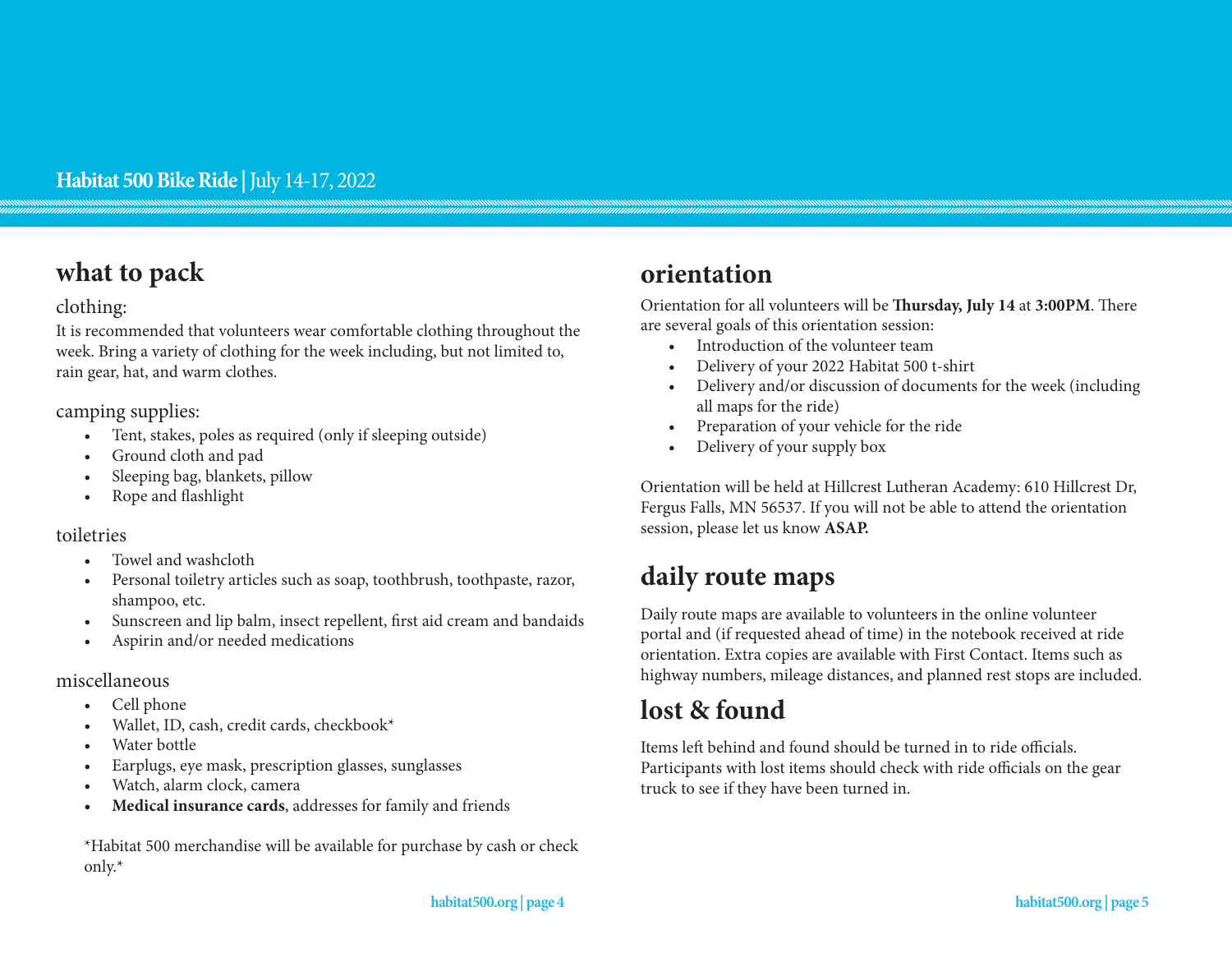# **safety**

### driving safety:

A portion of the Habitat 500 route will be open to motor vehicles. Roads with shoulders and low traffic volume have been selected for route safety, but in some cases all conditions are not ideal. Drive with care, obey all traffic laws, and be courteous to cyclists and motorists.

#### Volunteer Safe Driving Tips:

- 1. When assisting a cyclist: drive past cyclist and pull over at least three car lengths in front of them to the far right side of the road & put on hazard lights.
- 2. Always stop completely at stop signs and traffic signals.
- 3. Obey yield signs.
- 4. Signal all turns and stops.
- 5. Look behind you before making a sudden stop.
- 6. When making a stop, be sure you are off the road surface.

### first aid:

First aid treatment and supplies for minor problems will be available during the week. Participants requiring doctor, hospital, and/or private medical services will be responsible for the cost of the services. **Please bring your medical insurance card and carry it with you during the ride.**

# **home base on the Ride**

### Hillcrest Lutheran Academy

The Ride staff, along with many riders and volunteers, will spend Thursday night before the start of the cycling days at Hillcrest Lutheran Academy in Fergus Falls, MN. Check-in and the rider instructions/road safety program will be held that evening. Volunteers are welcome to attend!

Riders will need to check in prior to the event on either July 14, between 4:00 and 7:00PM or on July 15 between 6:00 and 7:00AM. Check-in is necessary as it allows time for fine-tuning bikes, turning in funds, and receiving in road safety instructions. The Ride will begin at 7:00AM.

Hillcrest Lutheran Academy will allow participants and volunteers to park their vehicles in their parking lot for the duration of the Ride. Note: Habitat Minnesota, the Habitat 500 organizers, and Hillcrest Lutheran Academy do not assume responsibility for vehicles and their contents. Volunteers are solely responsible for vehicles and their contents parked at the school for the event.

Hillcrest Lutheran Academy 610 Hillcrest Dr Fergus Falls, MN 56537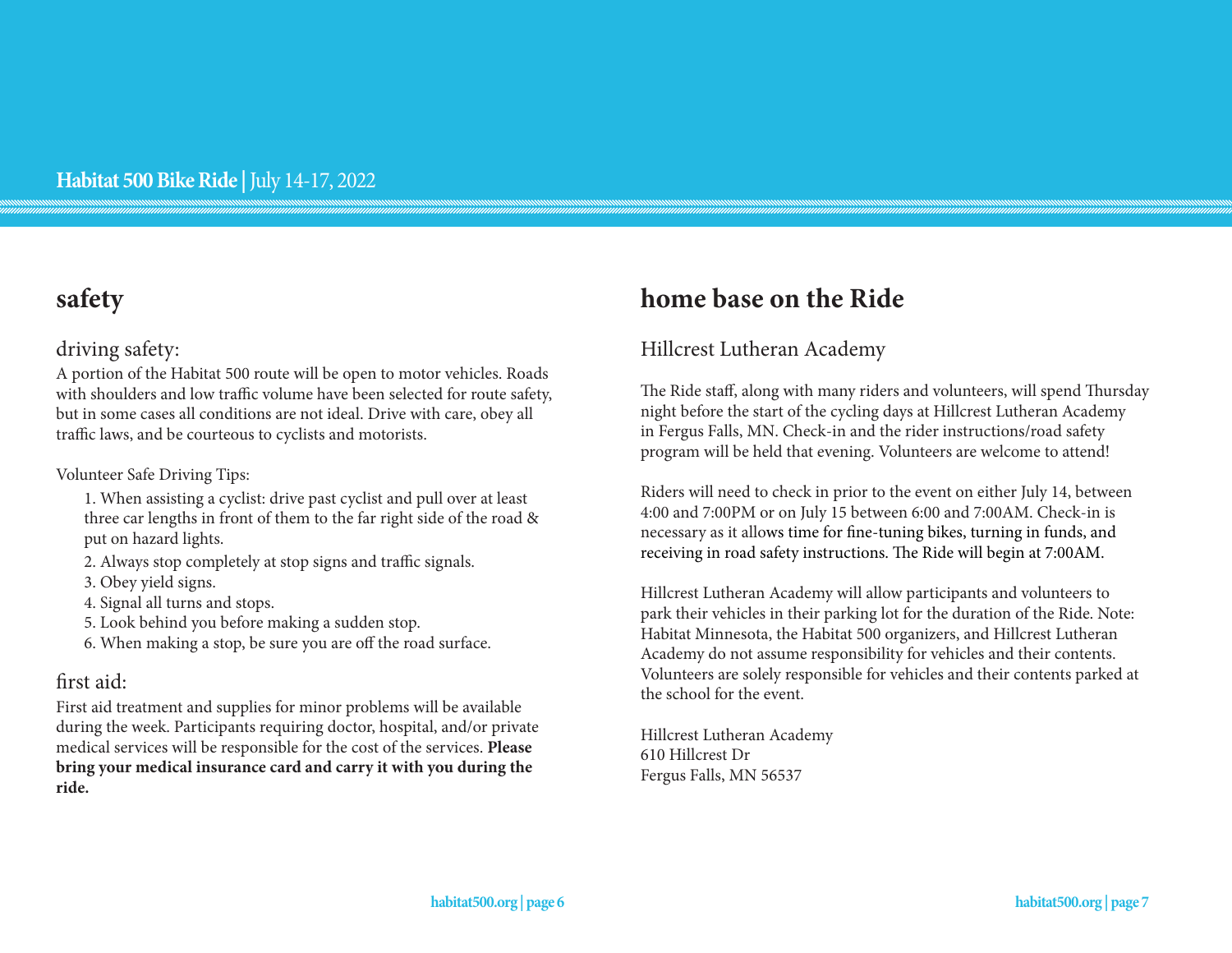# **on the road**

#### showers & restrooms:

Showers and bathrooms will be available at the overnight location. Volunteers will need to use public or private facilities during the day along the ride. Try to avoid the need for using private property as your bathroom. Respect others' property and privacy.

#### overnight accommodations:

Local schools, churches, campgrounds, and parks provide our overnight locations. There are always both indoor and outdoor options each night for all participants. All lodging sites must be quiet after 9:30PM.

#### safety vehicle service:

Safety (formerly known as SAG) vehicles drive the route from 7:00AM to 6:00PM to watch for and pick up riders who have issues either mechanically or physically. They are an emergency pickup service.

#### rest stops:

There will be three rest stops on Day 1, five rest stops on Day 2, and two rest stops on Day 3. Each rest stop will have an open and close time that will be established before the ride and will be provided in your Ride documents. The open/close times are based on an 8 – 18 MPH average cycling speed.

#### meals:

Riders and volunteers will be provided breakfast and dinner daily.

- Breakfast will be served from 6:00-7:00AM.
- Dinner will be served from 6:30-7:30PM.

Dinner is the only time during the Ride we will be gathered as a complete group, and it is an important time for sharing, visiting, and staying focused on our purpose. We hope volunteers from local Habitat affiliates will join us during these evening meals.

Note: Lunches are the responsibility of each volunteer at their own expense. Volunteers should bring enough money for lunches, incidentals, souvenirs, etc.